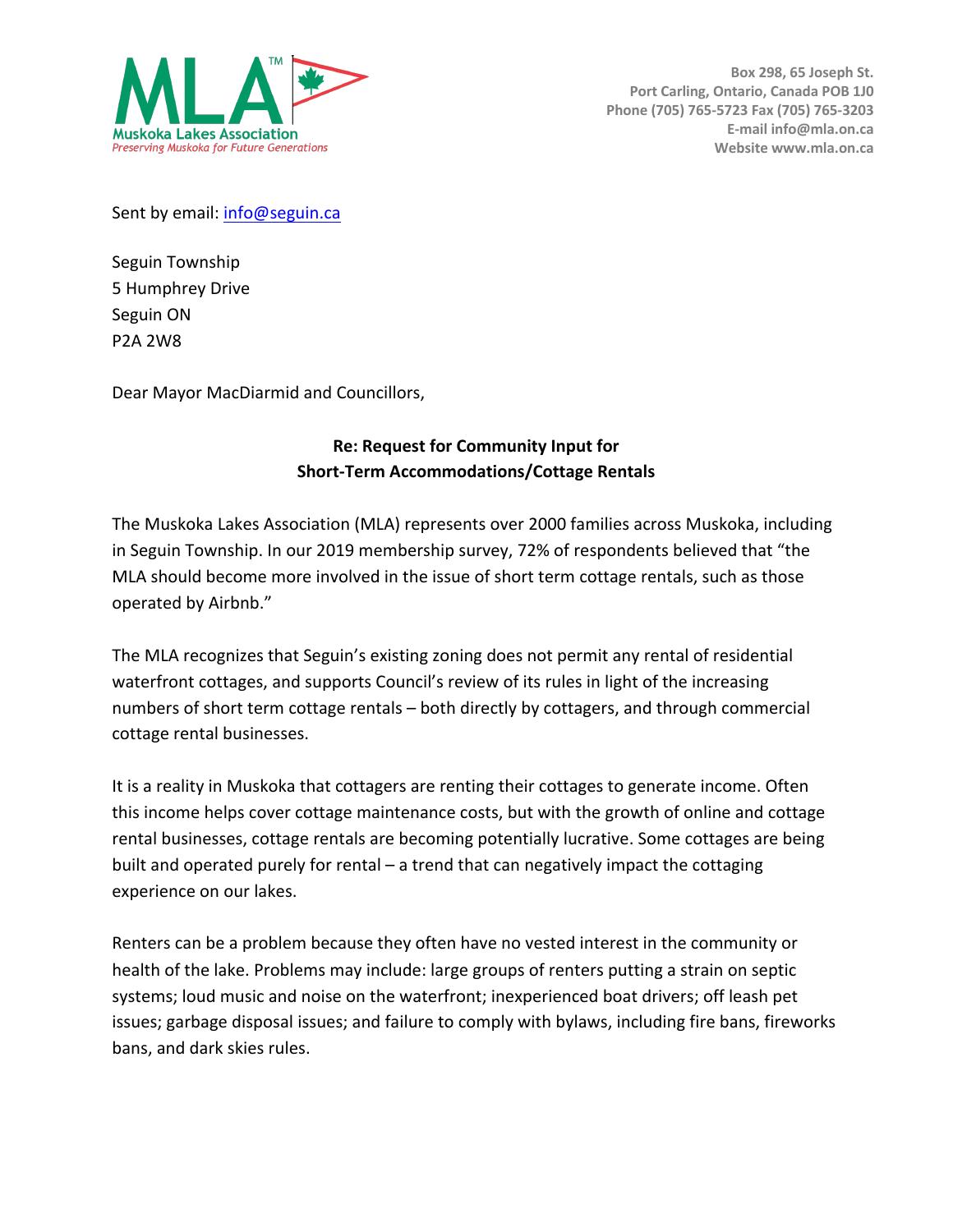On the other hand, some cottage owners rely on rental income to make their cottages affordable, and rent their cottages responsibly and without negatively impacting neighbours. Cottage rental agencies help cottagers by: finding and screening renters; arranging the rental agreement, security deposit and rental payments; taking care of logistics of meeting renters; and preparing the cottage by cleaning linens etc.

The MLA's Government and Land Use Committee (GLUC) has considered Seguin's proposed approach for regulating short term accommodation/cottage rentals (STA), and our views are as follows:

- 1. Seguin should amend its zoning bylaws to permit residential cottage owners to rent their cottages, in order to provide rental income to cottagers, and an alternative form of accommodation for tourists. However, the consensus of GLUC members is that this should be subject limitations:
	- a) We support minimum rental periods of 7 consecutive days which should reduce potential conflicts with weekend warrior renters; we also believe this will help support local resorts by steering shorter term tourists to the resort properties.
	- b) We also support there being a maximum rental period of 28 consecutive days, in order to prevent cottages from being built and operated as commercial rental properties, which should only be allowed on commercially zoned properties or those licensed for this purpose; and
	- c) That a cottager be able to rent out their cottage for a maximum of 28 days during each 12 month period, in order to prevent cottages from being built and operated as commercial rental properties, which should only be allowed on commercially zoned properties or those licensed for this purpose.

2. Cottagers should be permitted to pay a fee to a cottage rental business to help rent their cottage, since we believe these rental businesses can provide a valuable service to cottagers (such as the ones noted above).

3. Seguin should provide education and communication to cottagers who rent their properties. This should include information for cottagers to give to their renters describing how to be a good neighbour (eg. the MLA's Good Neighbour Code), and details of Seguin's noise, dark skies, fire, garbage, septic, and other relevant bylaws.